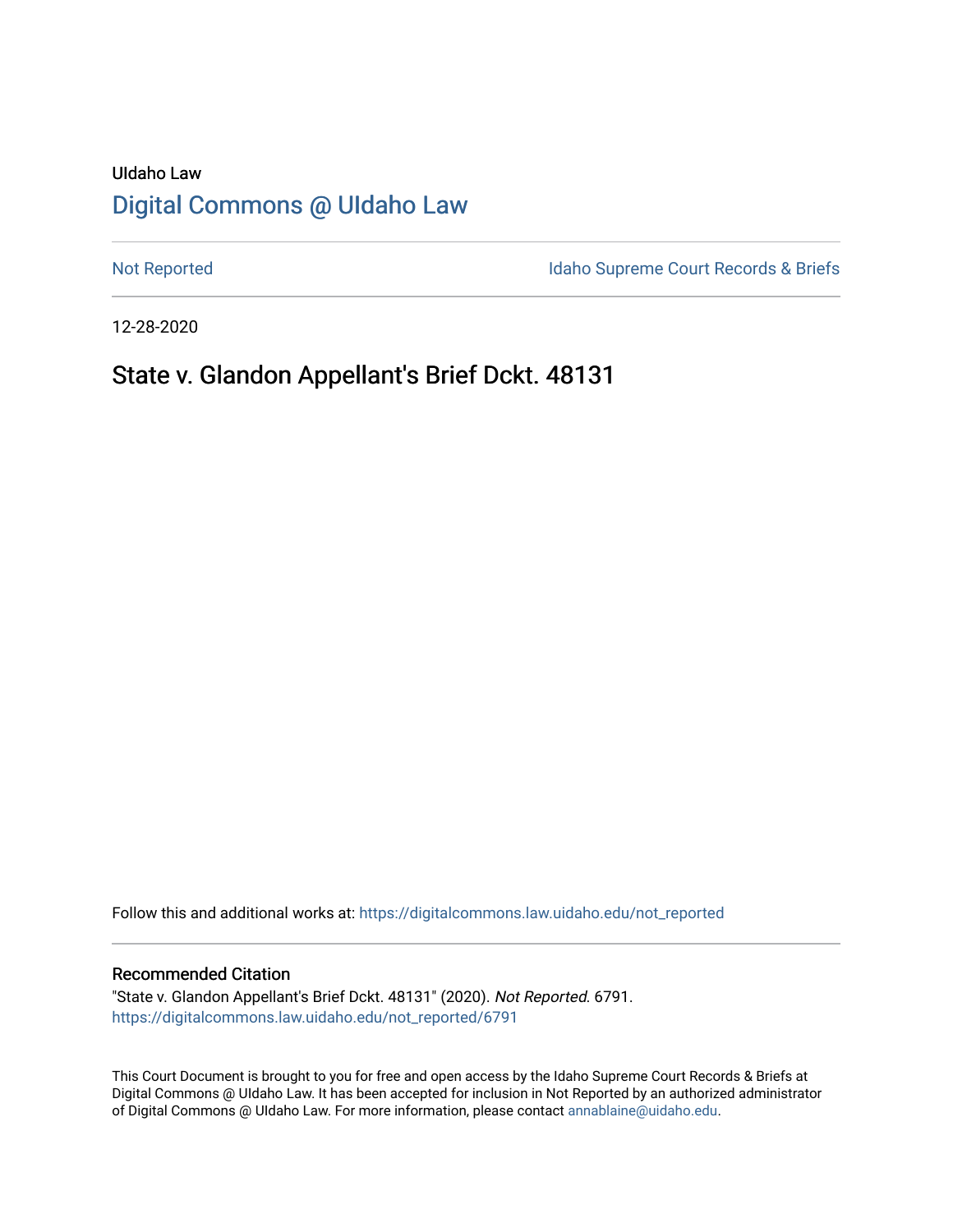Electronically Filed 12/28/2020 11 :32 AM Idaho Supreme Court Melanie Gagnepain, Clerk of the Court By: Murriah Clifton, Deputy Clerk

ERIC D. FREDERICKSEN State Appellate Public Defender I.S.B. #6555

JASON C. PINTLER Deputy State Appellate Public Defender I.S.B. #6661 322 E. Front Street, Suite 570 Boise, Idaho 83702 Phone: (208) 334-2712 Fax: (208) 334-2985 E-mail: documents@sapd.state.id. us

## IN THE SUPREME COURT OF THE STATE OF IDAHO

| STATE OF IDAHO,       |                              |
|-----------------------|------------------------------|
|                       | NO. 48131-2020               |
| Plaintiff-Respondent, |                              |
|                       | ADA COUNTY NO. CR01-20-10425 |
| V.                    |                              |
| DUSTIN SCOTT GLANDON, | <b>APPELLANT'S BRIEF</b>     |
| Defendant-Appellant.  |                              |
|                       |                              |

## STATEMENT OF THE CASE

Nature of the Case

Dustin Glandon pleaded guilty to felony domestic violence and was sentenced to a unified term of ten years, with two and one-half years fixed. Mr. Glandon asserts the district court abused its discretion by failing to place him on probation, in light of the mitigating factors that exist in his case.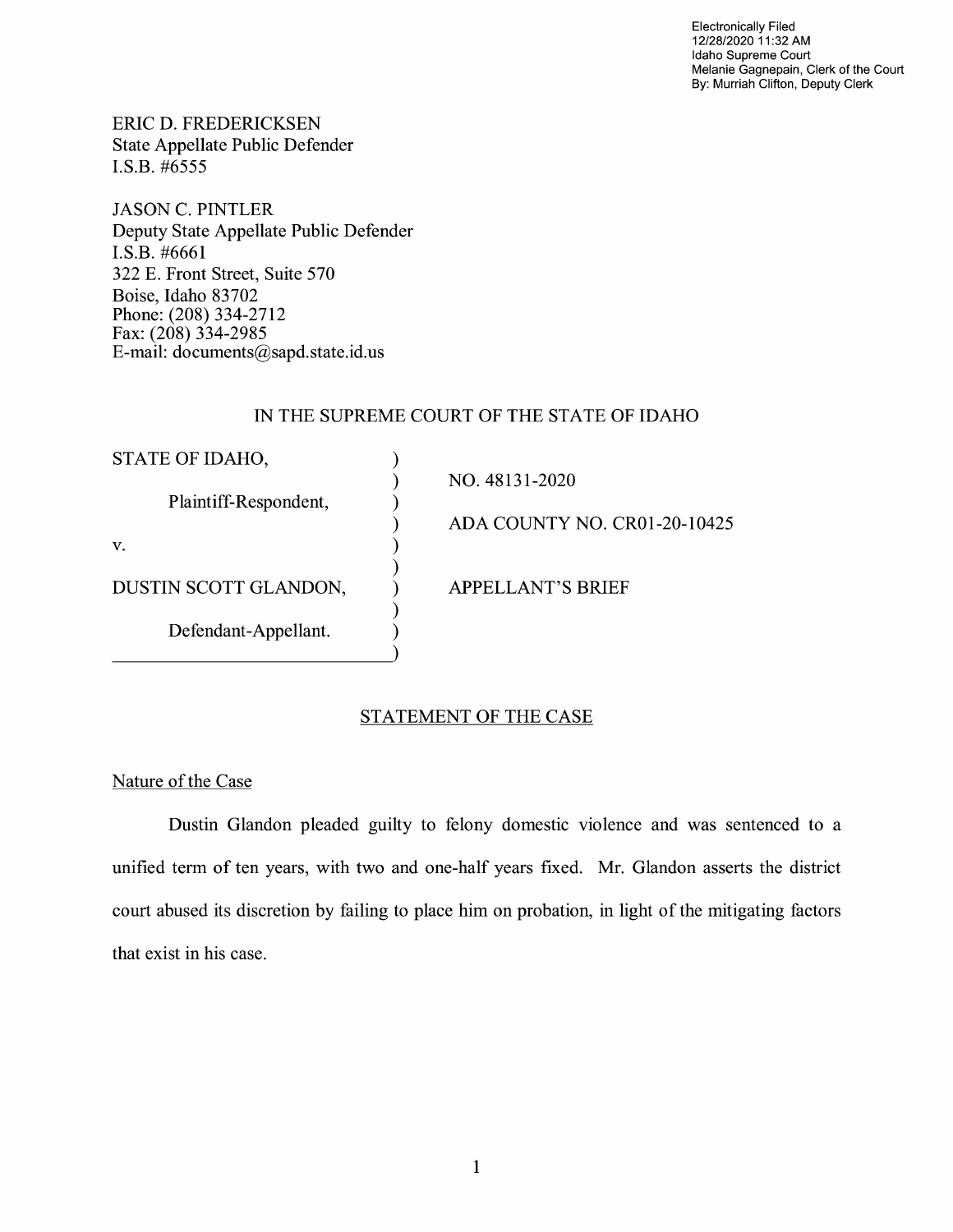### Statement of the Facts & Course of Proceedings

The State charged Mr. Glandon with attempted strangulation, felony domestic violence, and misdemeanor injury to a child. (R., pp.58-59.) Pursuant to an agreement with the State, Mr. Glandon pleaded guilty to felony domestic violence; in exchange, the State agreed to dismiss the remaining charges and to recommend the court impose a suspended unified sentence of ten years, with three years fixed, and for Mr. Glandon to be placed on probation. (R., pp.60-72; Tr., p.8. L.15 - p.18, L.20.) During the sentencing hearing, both parties asked the court to impose a suspended sentence of ten years, with three years fixed, and to place Mr. Glandon on probation. (Tr., p.22, L.11 – p.23, L.1; p.25, L.18 – p.27, L.12.) The district court, however, sentenced Mr. Glandon to a unified term of ten years, with two and one-half years fixed, but did not place Mr. Glandon on probation. (R., pp.79-82; Tr., p.34, L.17 - p.35, L.1.) Mr. Glandon filed a timely Notice of Appeal.<sup>1</sup> (R., pp.84-86.)

#### ISSUE

Did the district court abuse its discretion by failing to place Mr. Glandon on probation, in light of the mitigating factors that exist in his case?

#### ARGUMENT

### In Light Of The Mitigating Factors That Exist In His Case, The District Court Abused Its Discretion By Failing To Place Mr. Glandon On Probation

Mr. Glandon asserts that, given any view of the facts, the district court abused its discretion by failing to place him on probation. A district court's sentencing decisions, including the decision about whether to place a defendant on probation, are reviewed for an abuse of the

<sup>&</sup>lt;sup>1</sup> Mr. Glandon also filed a timely Rule 35 motion.  $(R., p.83.)$  Documents available via iCourt reveal that Mr. Glandon did not support his motion with any new or additional mitigating information, and the district court denied the motion. In light of the relevant standards ofreview, Mr. Glandon does not raise the denial of his Rule 35 motion as an issue in this appeal.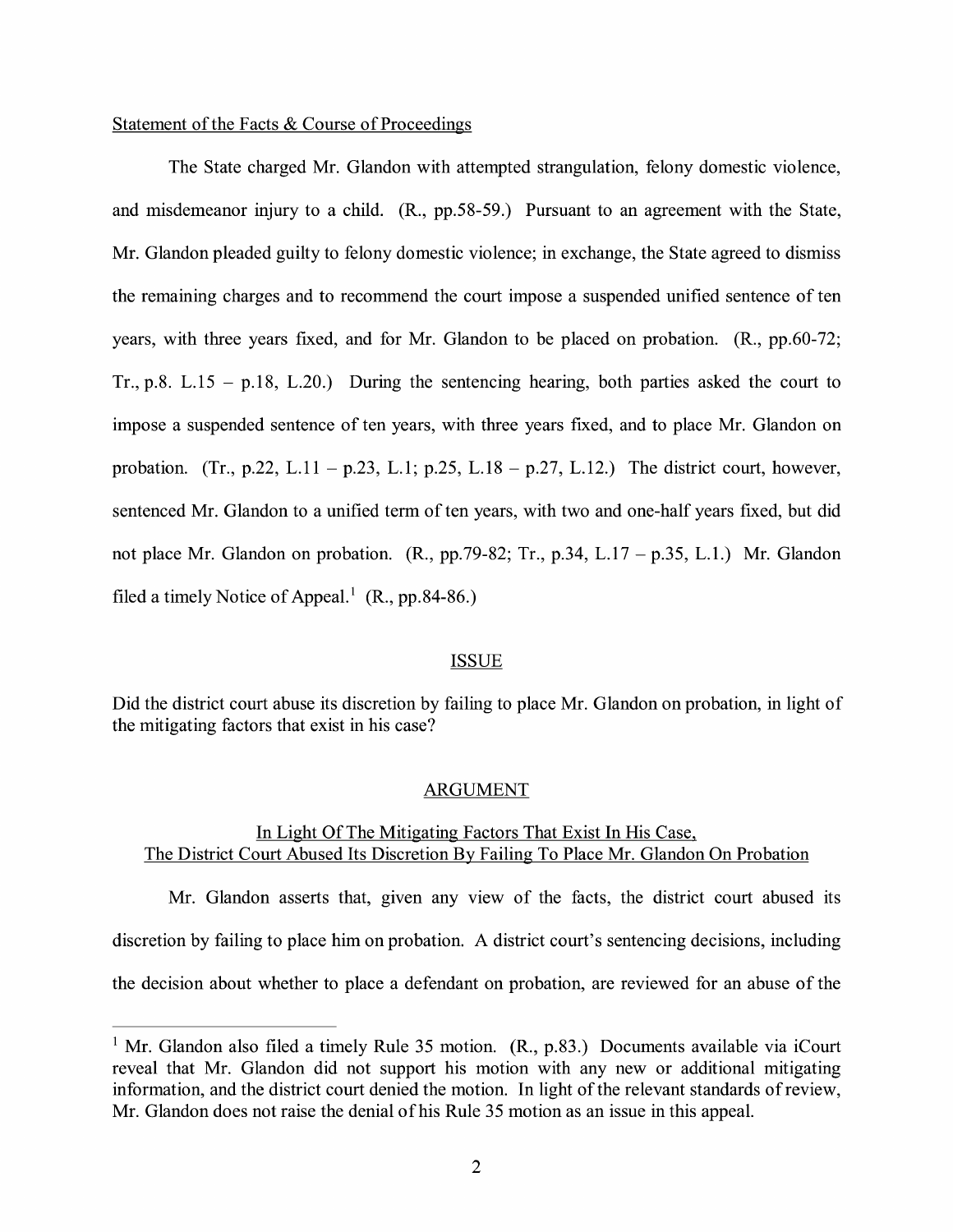district court's discretion. The governing criteria or objectives of criminal punishment are: (1) protection of society; (2) deterrence of the individual and the public generally; (3) the possibility of rehabilitation; and (4) punishment or retribution for wrongdoing.

Dustin Glandon joined the United States Navy two months after the 9/11 terrorist attacks, and served honorably on the flight deck of an aircraft carrier during Operation Enduring Freedom. (PSI, p.12.) While in the Navy, Mr. Glandon met the victim in this case, Jennifer Glandon, and the two were married in November of 2004. (PSI, p.10.) Two years later, after a 34-week pregnancy, their daughter was stillborn, and Mr. Glandon has simply been unable to appropriately cope with the loss. (PSI, pp.8, 10.) Mr. Glandon pleaded guilty to two prior misdemeanor incidents of domestic battery, in 2012 and 2018. (PSI, pp.6-7.)

Mr. Glandon began using methamphetamine not long before he committed the instant offense, and his drug use contributed to problems in his marriage and his employment. (PSI, pp.15-16.) His mother described Mr. Glandon as being in a downward spiral beginning in September of 2019, due to his drug use, but Mr. Glandon could not admit that he was using and would not discuss treatment at that time. (PSI, p.8.) Mr. Glandon's employer at Boise Lawn Company, noted that Mr. Glandon had been struggling with drug use and his marriage, and those struggles negatively impacted his work. (PSI, p.13.) Despite his problems, his employer stated that Mr. Glandon would be "eligible for rehire when he 'gets his life back together."' (PSI, p.13.) Reflecting on his drug use, Mr. Glandon believed that he "'was running from everything,"' and he expressed a desire to stop using. (PSI, pp.15-16.)

Mr. Glandon is not a lost cause. In addition to his employer who is willing to rehire him once he gets his issues sorted out, his long-time friend, Levi Patterson, told the PSI investigator that Mr. Glandon is "professional, polite, and loving." (PSI, p.9.) And while Mr. Patterson does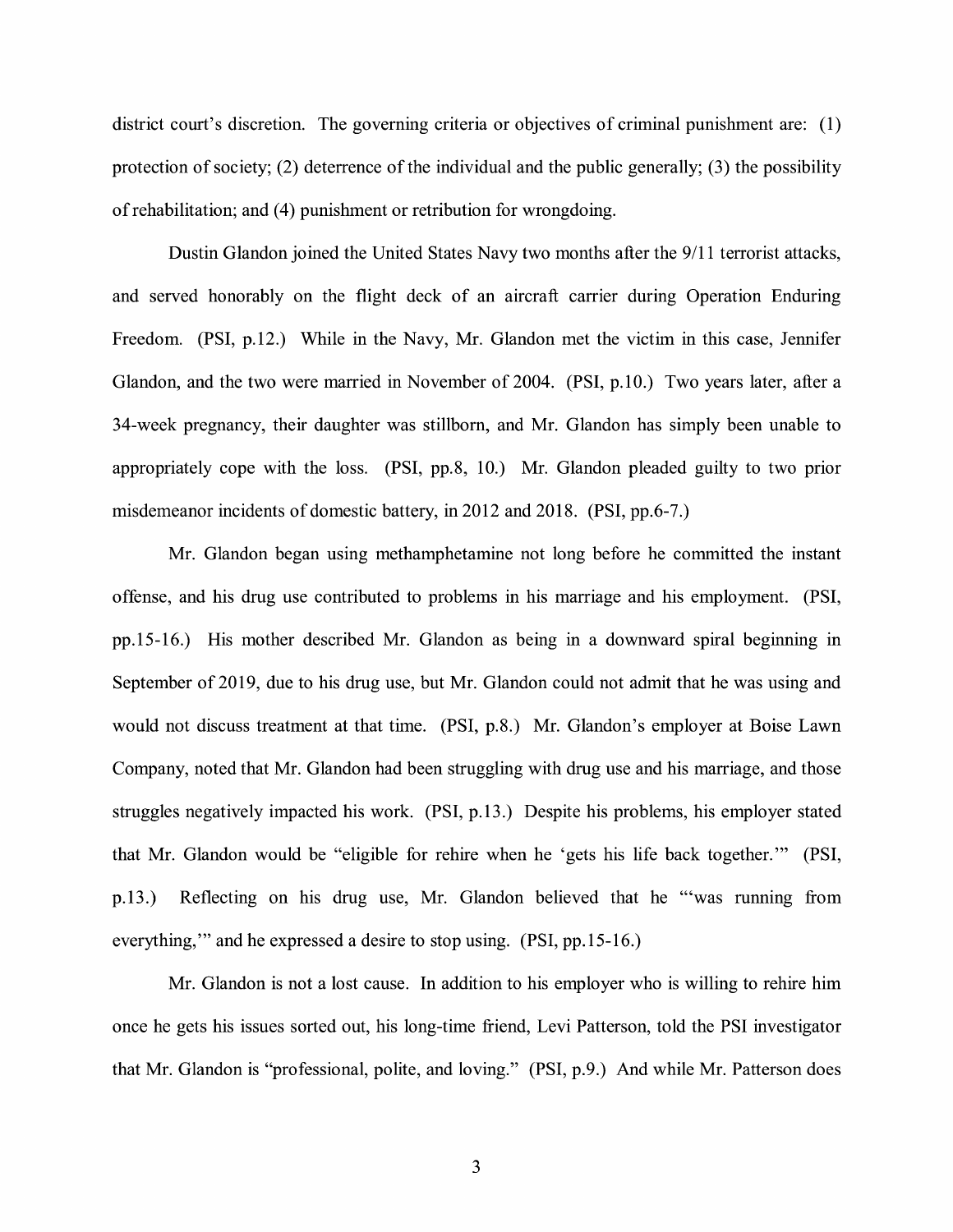not condone Mr. Glandon's actions, he believes that Mr. Glandon is a "good person in a terrible marriage," and believes it would be for the best for both of the Glandons if they went their separate ways. (PSI, p.9.) Additionally, Mr. Glandon has shown he is capable of complying with the terms of probation, as he did not have any probation violations stemming from his prior domestic battery convictions. (PSI, p.7.)

While Mr. Glandon's sorrow and drug use help explain his actions, he recognizes that they do not excuse what he did. He expressed that he was both sorrowful and ashamed of his actions. (PSI, pp.4, 17.) During the sentencing hearing, Mr. Glandon told the court, "I'm sorry for what I've done. I'm not making excuses, my substance abuse is a factor, yes, but not an excuse." (Tr., p.30, L.25 – p.31, L.2.)

Idaho courts recognize that prior military service, substance abuse and the desire to stop using, support from friends and employers, and remorse for one's conduct, are all mitigating factors that should counsel a district court to impose a less-severe sentence. *See, e.g., State v. Nice,* 103 Idaho 89 (1982); *State v. Shideler,* 103 Idaho 593 (1982); *State v. Alberts,* 121 Idaho 204 (Ct. App. 1991). In light of the mitigating factors that exist in this case, Mr. Glandon asserts that the district court abused its discretion by failing to place him on probation.

#### **CONCLUSION**

Mr. Glandon respectfully requests that this Court vacate his sentence and remand his case to the district court with instructions to place him on probation, or for whatever other relief this Court deems appropriate.

DATED this 28<sup>th</sup> day of December, 2020.

 $/s/$  Jason C. Pintler JASON C. PINTLER Deputy State Appellate Public Defender

4